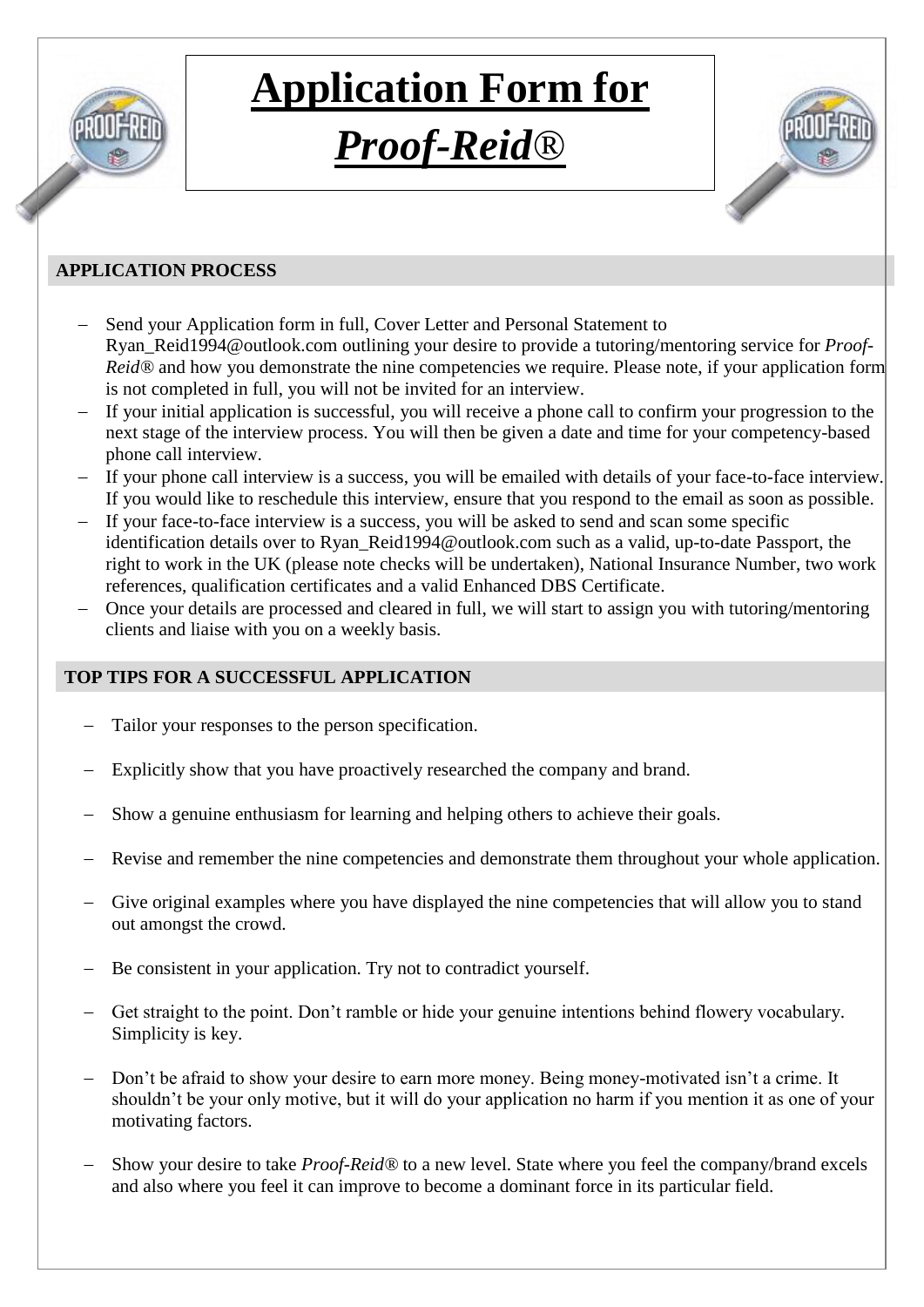

## **Application Form for**  *Proof-Reid®*



#### **THE NINE COMPETENCIES**

- $P -$  Proactivity A tutor/mentor needs to be proactive in planning lessons and keeping up-to-date with the latest developments within the academic/financial world.
- $R Resilience A tutor/mentor must be resilient because tutes may cancel on you or initially, you$ may not feel that you are having the desired impact on your tutee/mentee.
- $O -$  Organisation A tutor/mentor must display a strong level of organisation in order to deliver consistently outstanding lessons and help our tutees/mentees progress academically/personally.
- $O -$  Originality A tutor/mentor must be original to dispel the age-old myth of old, boring and unenthusiastic academic tutors/mentors who put their tutees/mentees to sleep.
- $F Focus A tutor/mentor must be focused on the task in hand and be able to dedicate their attention$ to the individual's needs. Attention to detail is vital.
	- -
- $R -$  Resourcefulness A tutor/mentor must be resourceful in multiple ways. How are you resourceful with your time? Space? Money? Equipment? Relationships?
- $E Empathy A tutor/mentor must display employs empathy towards their tutes/mentes to ensure that they$ are teaching their tutees/mentees at the right pace and level, specific to the individual's ability.
- I Independence A tutor/mentor must be independent because your tutee/mentee relies on you heavily to be punctual, effective and enthusiastic. You are a vital component of their academic/personal perspective.
- D Determination A tutor/mentor must be determined to deliver their best lessons every week and determined to help their tutee/mentee exceed all academic expectations of themselves.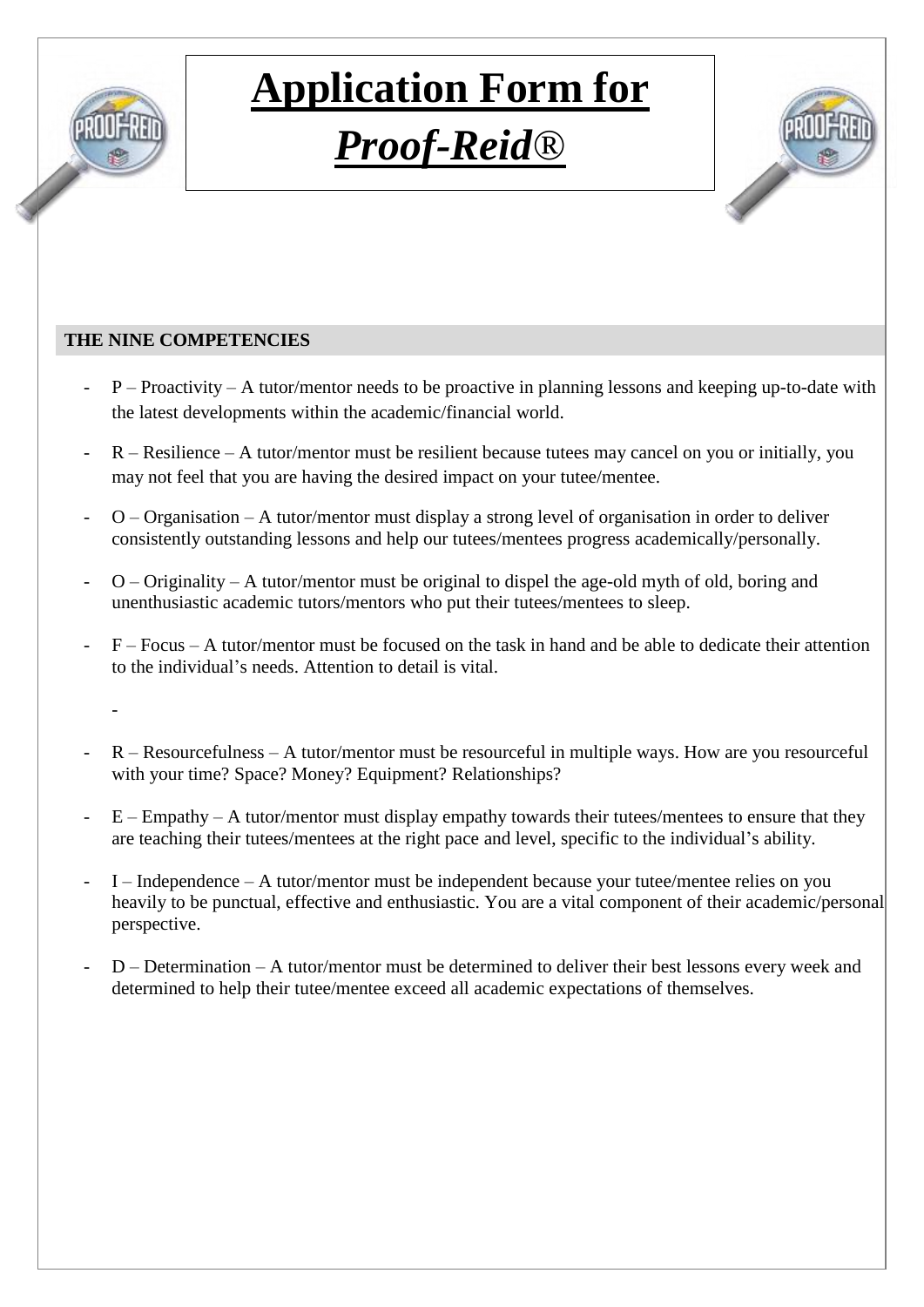

### *Proof-Reid®*



### **APPLICATION FORM CHECKLIST**

Please use this form to ensure that you have filled out all the appropriate sections in the application pack. If any sections are incomplete, you will not be invited for an interview.

If, for any reason, you do not submit a FULL employment history or have unemployment periods for longer than three months, please state why in the employment section on the application form.

| <b>Application Form Checklist - Please tick YES/NO</b>               | <b>YES</b> | N <sub>O</sub> |
|----------------------------------------------------------------------|------------|----------------|
| <b>Supporting Information</b>                                        |            |                |
| <b>Personal Details</b>                                              |            |                |
| Education                                                            |            |                |
| <b>Qualifications and Courses</b>                                    |            |                |
| Full Employment History (please use continuation sheet if necessary) |            |                |
| Two work references                                                  |            |                |
| Signed and dated the Declaration                                     |            |                |
| <b>Interview Arrangement Availability</b>                            |            |                |
| <b>Equal Opportunities Form</b>                                      |            |                |
|                                                                      |            |                |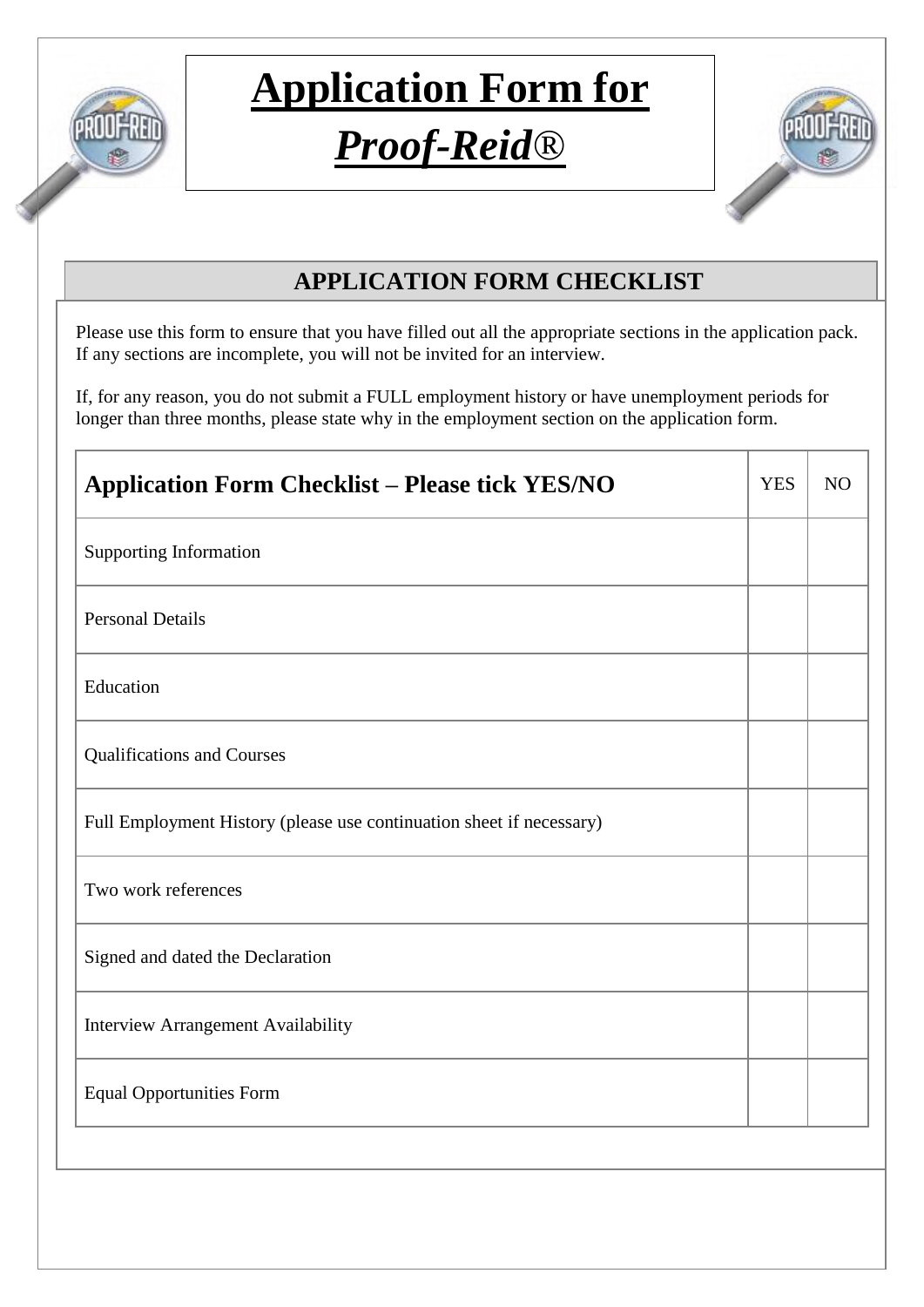

## *Proof-Reid®*



### **APPLICATION FORM**

| Post applied for:                   | Self-employed Tutor or Self-employed Mentor (Please Circle) |  |  |  |  |
|-------------------------------------|-------------------------------------------------------------|--|--|--|--|
|                                     |                                                             |  |  |  |  |
| Where did you hear of this vacancy? |                                                             |  |  |  |  |
|                                     |                                                             |  |  |  |  |
| PERSONAL DETAILS                    |                                                             |  |  |  |  |
|                                     |                                                             |  |  |  |  |
| Title: Mr/Mrs/Miss/Ms/Other:        |                                                             |  |  |  |  |
|                                     |                                                             |  |  |  |  |
| Surname:                            |                                                             |  |  |  |  |
|                                     |                                                             |  |  |  |  |
| Forename:                           |                                                             |  |  |  |  |
|                                     |                                                             |  |  |  |  |
| Address:                            |                                                             |  |  |  |  |
|                                     |                                                             |  |  |  |  |
|                                     |                                                             |  |  |  |  |
|                                     | Postcode:                                                   |  |  |  |  |
|                                     |                                                             |  |  |  |  |
| Home Tel:                           | Mobile:                                                     |  |  |  |  |
|                                     |                                                             |  |  |  |  |
| Work Tel:                           | Email:                                                      |  |  |  |  |
|                                     |                                                             |  |  |  |  |
| NI Number:                          |                                                             |  |  |  |  |
|                                     |                                                             |  |  |  |  |
| Do you have a UK passport?          | Yes / No                                                    |  |  |  |  |
|                                     |                                                             |  |  |  |  |
| Do you require a work permit?       | Yes / No                                                    |  |  |  |  |
|                                     |                                                             |  |  |  |  |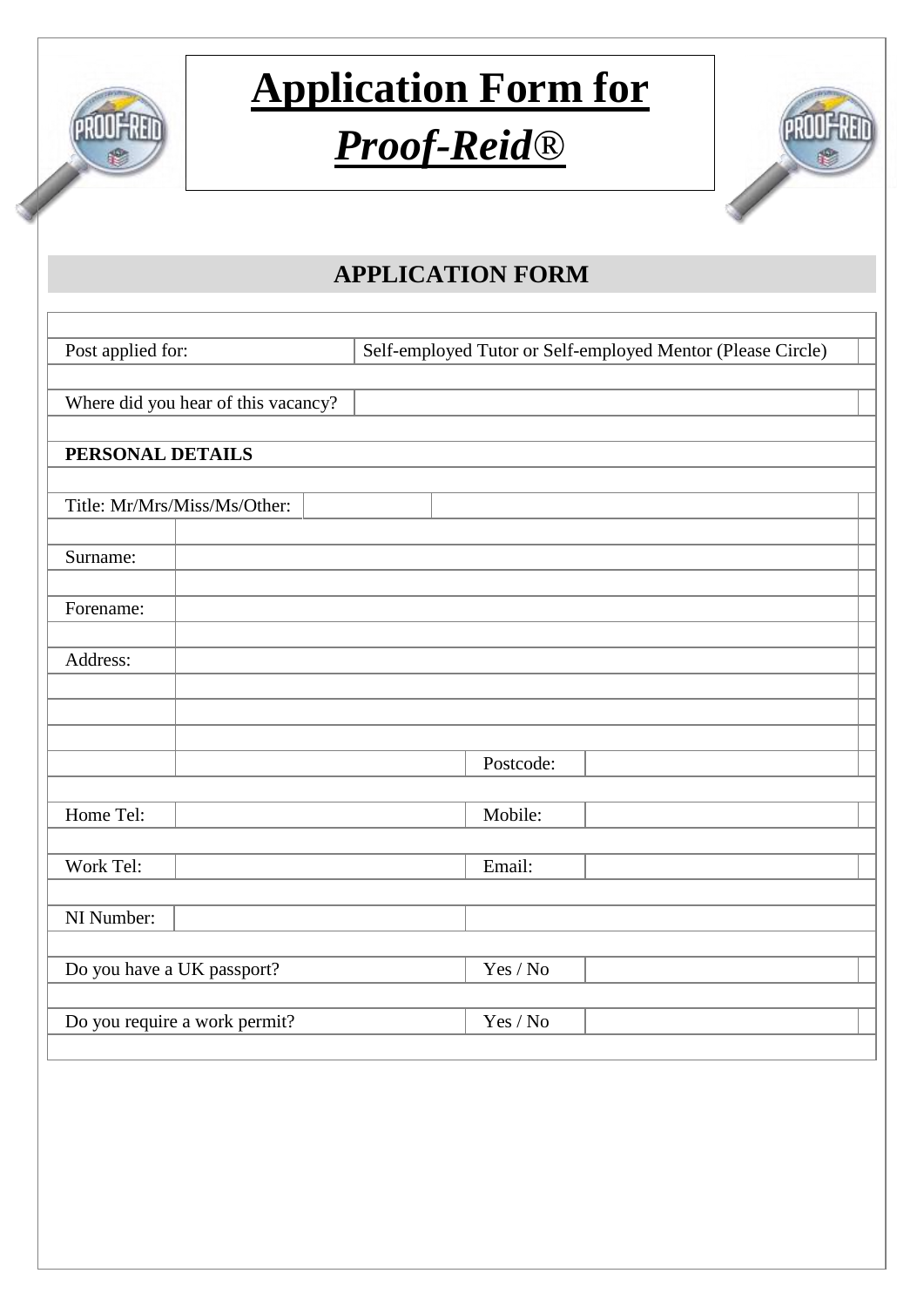

## *Proof-Reid®*



| Please give details of your education using a separate sheet if necessary:<br>Schools / Colleges etc. | From<br>(month<br>& year) | To<br>(month<br>& year) | Examinations/Qualification                                                      | Date Obtained<br>(month & year) |
|-------------------------------------------------------------------------------------------------------|---------------------------|-------------------------|---------------------------------------------------------------------------------|---------------------------------|
|                                                                                                       |                           |                         |                                                                                 |                                 |
|                                                                                                       |                           |                         |                                                                                 |                                 |
|                                                                                                       |                           |                         |                                                                                 |                                 |
|                                                                                                       |                           |                         |                                                                                 |                                 |
|                                                                                                       |                           |                         |                                                                                 |                                 |
|                                                                                                       |                           |                         |                                                                                 |                                 |
|                                                                                                       |                           |                         |                                                                                 |                                 |
|                                                                                                       |                           |                         |                                                                                 |                                 |
|                                                                                                       |                           |                         |                                                                                 |                                 |
| <b>QUALIFICATIONS &amp; COURSES</b>                                                                   |                           |                         |                                                                                 |                                 |
|                                                                                                       |                           |                         | Please give details of your qualifications using a separate sheet if necessary: |                                 |
|                                                                                                       |                           |                         |                                                                                 |                                 |
| Employees / Colleges<br>etc.                                                                          | From<br>(month<br>& year) | To<br>(month<br>& year) | Examinations/Qualification                                                      | Date Obtained                   |
|                                                                                                       |                           |                         |                                                                                 |                                 |
|                                                                                                       |                           |                         |                                                                                 |                                 |
|                                                                                                       |                           |                         |                                                                                 |                                 |
|                                                                                                       |                           |                         |                                                                                 |                                 |
|                                                                                                       |                           |                         |                                                                                 |                                 |
|                                                                                                       |                           |                         |                                                                                 |                                 |
| <b>ADDITIONAL INFORMATION &amp; EXTENDED SKILLS</b>                                                   |                           |                         |                                                                                 |                                 |
|                                                                                                       |                           |                         |                                                                                 |                                 |
|                                                                                                       |                           |                         |                                                                                 |                                 |
|                                                                                                       |                           |                         |                                                                                 |                                 |
|                                                                                                       |                           |                         |                                                                                 |                                 |
| <b>FURTHER QUALIFICATIONS &amp; TRAINING</b>                                                          |                           |                         |                                                                                 |                                 |
|                                                                                                       |                           |                         | Details of any further qualifications obtained or relevant courses attended.    |                                 |
| (please use continuation sheets if necessary)                                                         |                           |                         |                                                                                 |                                 |
|                                                                                                       |                           |                         |                                                                                 |                                 |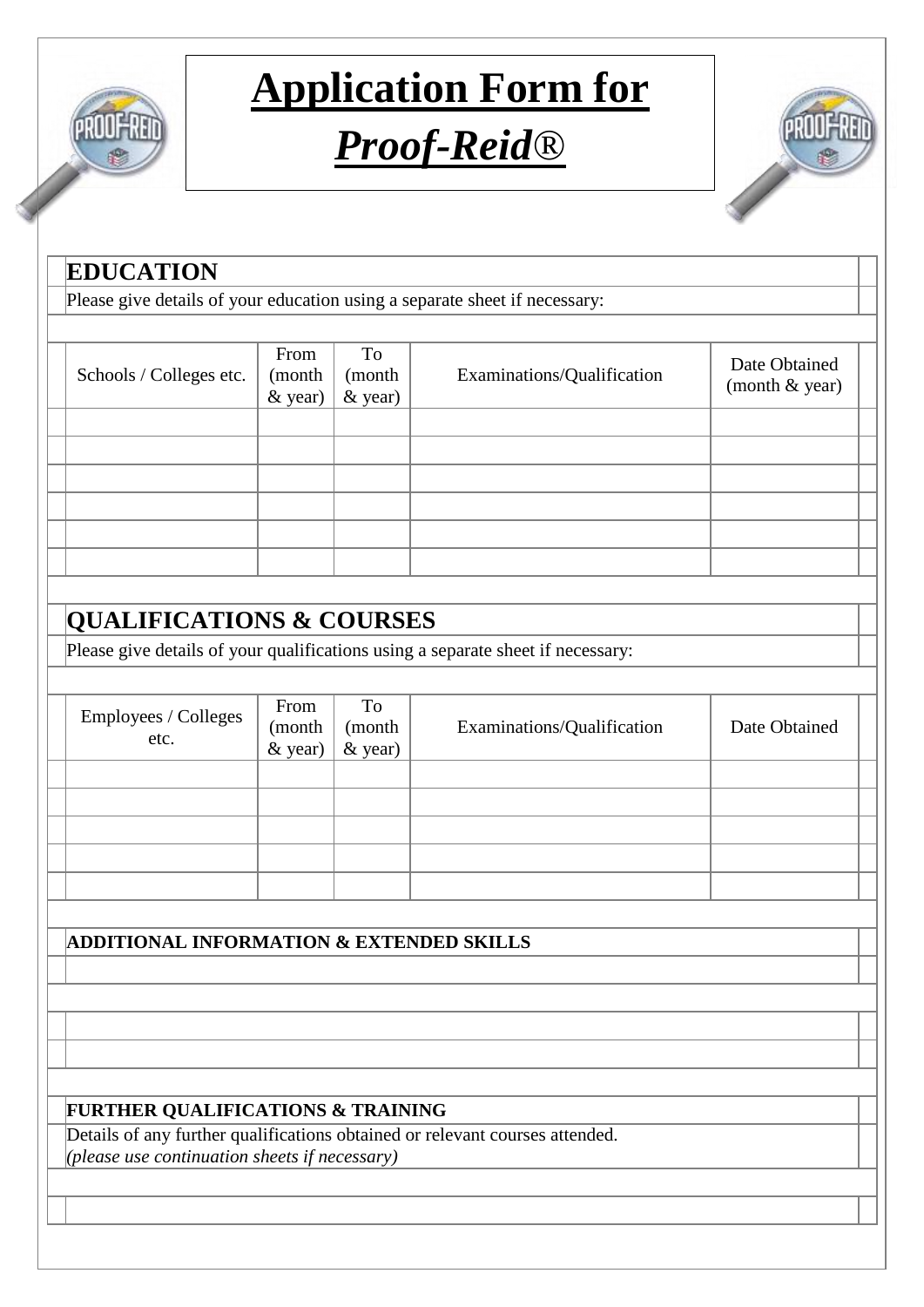

## *Proof-Reid®*

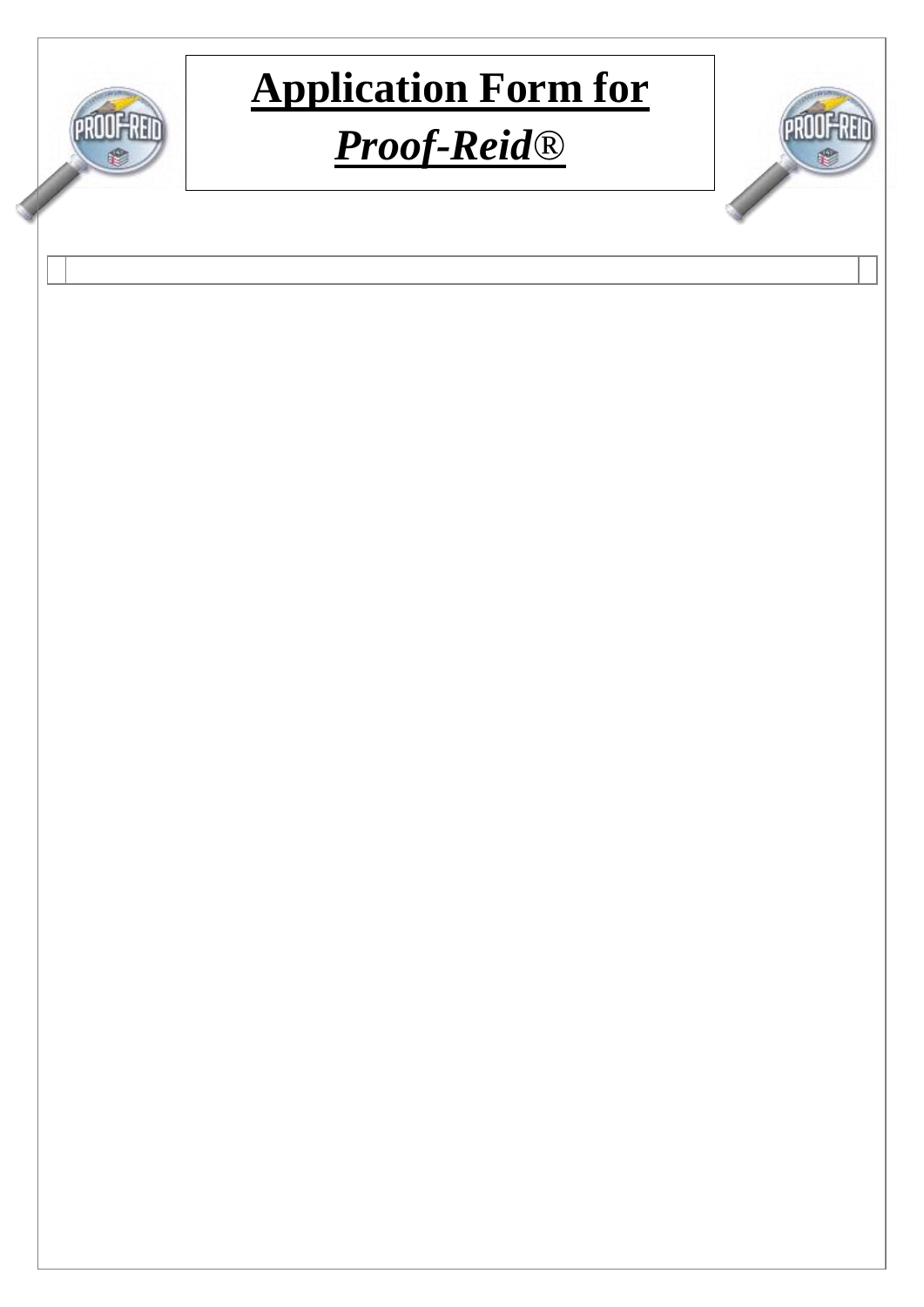

### *Proof-Reid®*



### **SUPPORTING INFORMATION**

Describe the particular skills and abilities you possess which best illustrate your suitability for this post, giving examples where appropriate. Say briefly why you are interested in this post and how you see yourself fulfilling this role.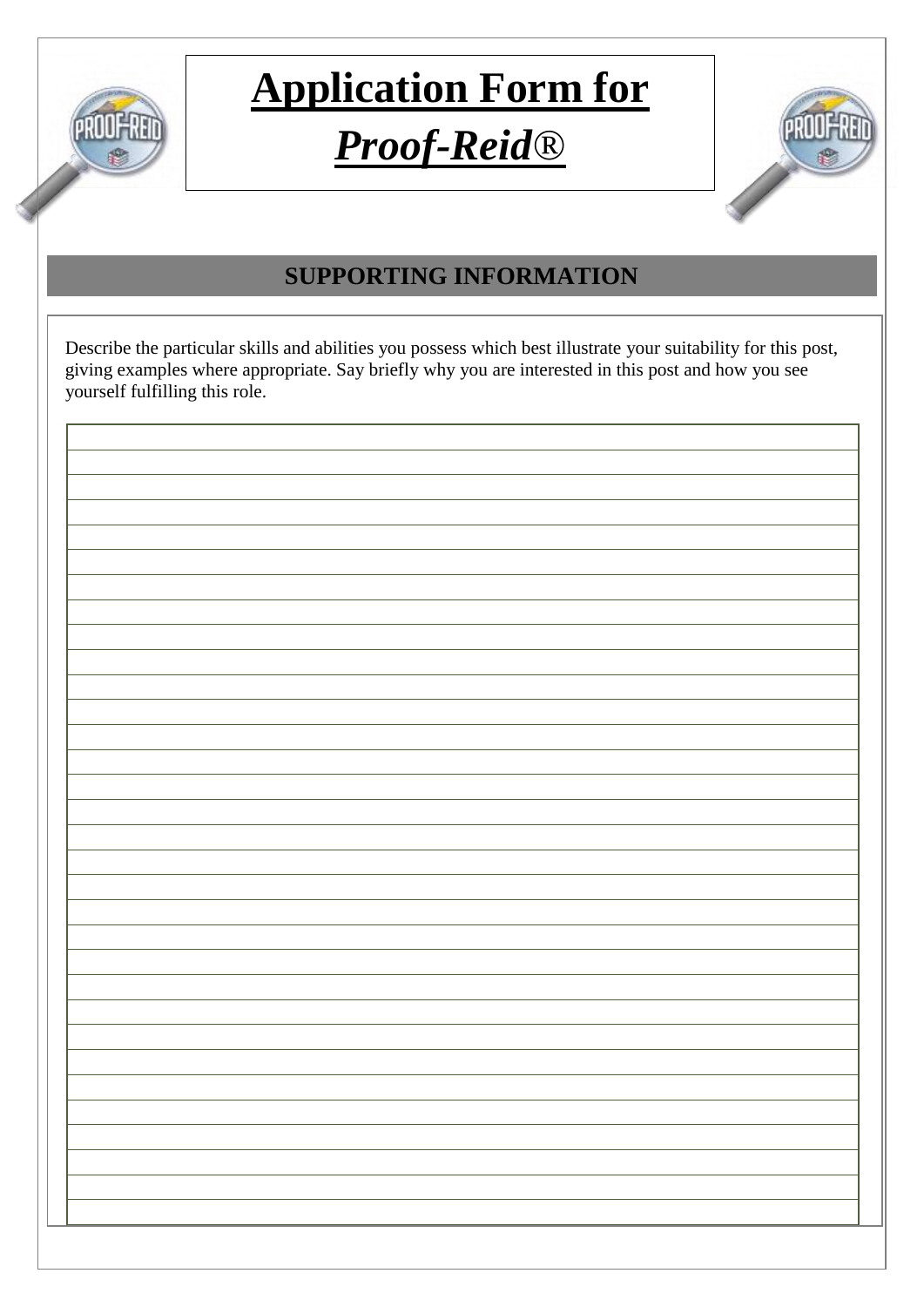

## *Proof-Reid®*



| <b>REFERENCES</b>                            |                                                                                                                                                         |            |           |        |                                                                                                           |
|----------------------------------------------|---------------------------------------------------------------------------------------------------------------------------------------------------------|------------|-----------|--------|-----------------------------------------------------------------------------------------------------------|
|                                              | Please provide the details of two people to whom we may apply for references, at least one of which                                                     |            |           |        |                                                                                                           |
|                                              | should be your current or most recent employer:                                                                                                         |            |           |        |                                                                                                           |
| Name:                                        |                                                                                                                                                         |            | Position: |        |                                                                                                           |
| Company Name:                                |                                                                                                                                                         |            |           |        |                                                                                                           |
| Address:                                     |                                                                                                                                                         |            |           |        |                                                                                                           |
| Tel:                                         |                                                                                                                                                         |            | Email:    |        |                                                                                                           |
|                                              |                                                                                                                                                         |            |           |        |                                                                                                           |
| Name:                                        |                                                                                                                                                         |            | Position: |        |                                                                                                           |
|                                              |                                                                                                                                                         |            |           |        |                                                                                                           |
| Company Name:                                |                                                                                                                                                         |            |           |        |                                                                                                           |
| Address:                                     |                                                                                                                                                         |            |           |        |                                                                                                           |
| Tel:                                         |                                                                                                                                                         |            | Email:    |        |                                                                                                           |
|                                              | May we contact the above individuals prior to the interview?                                                                                            |            |           | Yes/No |                                                                                                           |
|                                              | <b>DISCLOSURE &amp; BARRING SERVICE CHECKS</b><br>A Disclosure $\&$ Barring Service check will be requested in the event of you being offered the post. |            |           |        |                                                                                                           |
|                                              | <b>REHABILITATION OF OFFENDERS ACT 1974</b>                                                                                                             |            |           |        |                                                                                                           |
|                                              |                                                                                                                                                         |            |           |        |                                                                                                           |
|                                              | Because of the nature of work for which you are applying, this post is exempt from the provisions of                                                    |            |           |        |                                                                                                           |
|                                              | section 4 (2) of the Rehabilitation of Offenders Act 1974 (Exceptions) order 1975. Applicants are                                                       |            |           |        |                                                                                                           |
|                                              |                                                                                                                                                         |            |           |        | under the provisions of the Act and, in the event of employment, any failure to disclose such convictions |
|                                              | and will be considered only in relation to an application for positions to which the order applies.                                                     |            |           |        | could result from dismissal from the company. Any information given will be completely confidential       |
|                                              |                                                                                                                                                         |            |           |        |                                                                                                           |
|                                              | <b>DATA PROTECTION POLICY</b>                                                                                                                           |            |           |        |                                                                                                           |
|                                              | <i>Proof-Reid®</i> is registered with the Information Commissioner's Office.                                                                            |            |           |        |                                                                                                           |
|                                              |                                                                                                                                                         |            |           |        |                                                                                                           |
|                                              |                                                                                                                                                         |            |           |        |                                                                                                           |
|                                              | I understand that the appointment offered will be subject to the information given on this form being                                                   |            |           |        |                                                                                                           |
|                                              | correct. I hereby certify that this is the case.                                                                                                        |            |           |        |                                                                                                           |
|                                              |                                                                                                                                                         | Signature: |           |        |                                                                                                           |
|                                              | <b>INTERVIEW ARRANGEMENTS</b>                                                                                                                           |            |           |        | therefore not entitled to withhold any information about convictions which for other purposes are "spent" |
| <b>DECLARATION</b><br>Name in full:<br>Date: | Dates not available for interview:                                                                                                                      |            |           |        |                                                                                                           |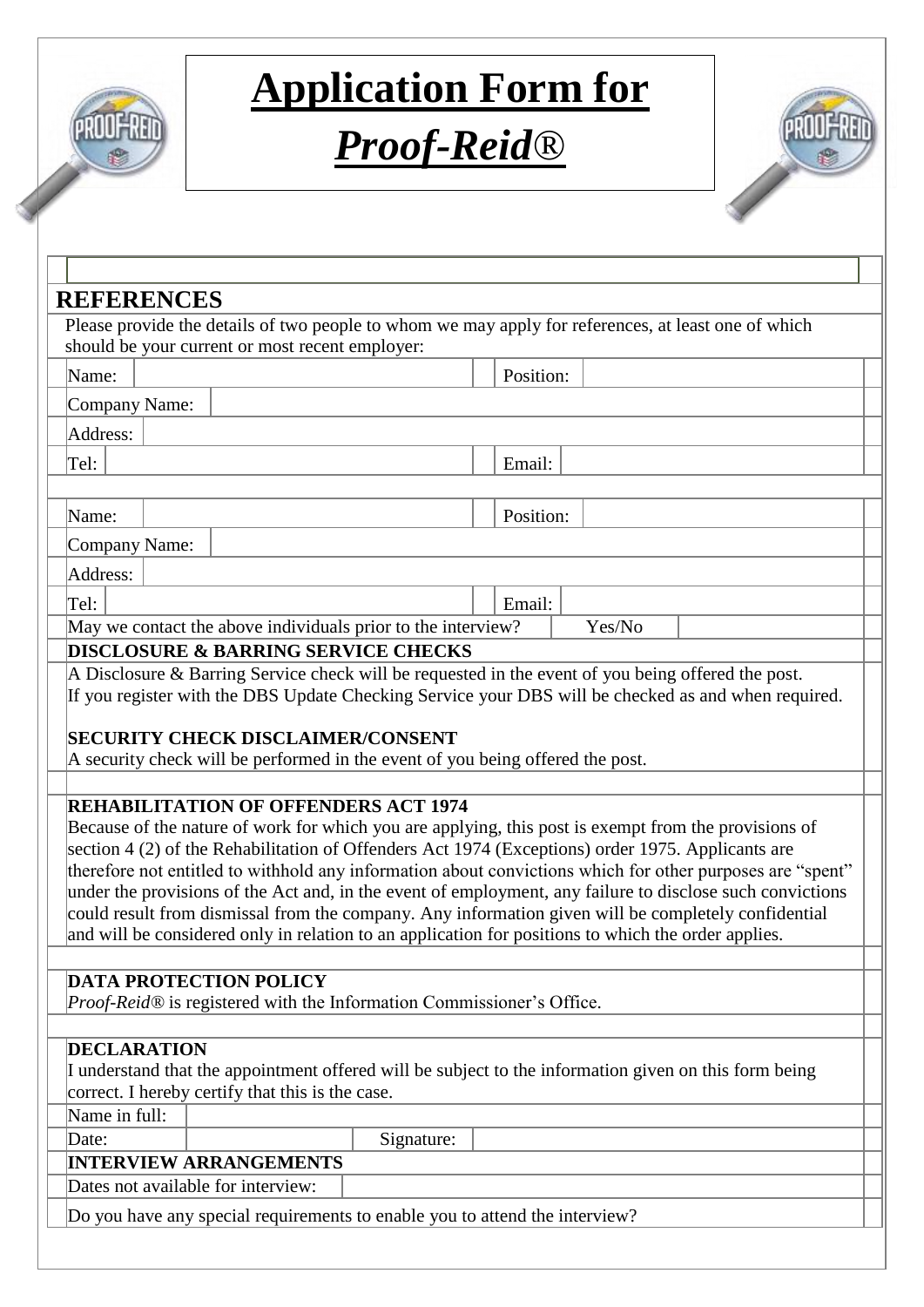

### *Proof-Reid®*



### **EQUAL OPPORTUNITIES**

*Proof-Reid®* will take positive measures to ensure that there is no discrimination, either direct or indirect, overt of unintentional, in respect of its selection processes, training and promotion opportunities, application of conditions of service, personnel policies and procedures etc., on the grounds of race, sex, age, marital status, disability, religion, creed, nationality, ethnic or national origins, social background or sexual orientation.

#### **MONITORING INFORMATION**

 To ensure that our Equal Opportunities Policy is effective, detailed monitoring of applicants is carried out. This necessitates collecting information regarding disability, ethnic origin and the sex of applicants. Your co-operation would therefore be appreciated.

 This information is solely used for monitoring purposes. It will be treated as confidential and this sheet will be detached from your application form on its receipt and before shortlisting takes place.

| Name:                                                                                                            |                           |                                                                         |  |                     | Male / Female (please delete as appropriate) |  |
|------------------------------------------------------------------------------------------------------------------|---------------------------|-------------------------------------------------------------------------|--|---------------------|----------------------------------------------|--|
|                                                                                                                  |                           |                                                                         |  |                     |                                              |  |
|                                                                                                                  | What is your nationality? |                                                                         |  |                     |                                              |  |
|                                                                                                                  |                           |                                                                         |  |                     |                                              |  |
| Is English your first language? Yes / No (please delete as appropriate)                                          |                           |                                                                         |  |                     |                                              |  |
|                                                                                                                  |                           |                                                                         |  |                     |                                              |  |
| I consider my ethnic origin to be:                                                                               |                           |                                                                         |  |                     |                                              |  |
|                                                                                                                  |                           |                                                                         |  |                     |                                              |  |
| White:                                                                                                           |                           |                                                                         |  | Bangladeshi:        |                                              |  |
|                                                                                                                  |                           |                                                                         |  |                     |                                              |  |
| <b>Black Caribbean:</b>                                                                                          |                           |                                                                         |  | Chinese:            |                                              |  |
| <b>Black African:</b>                                                                                            |                           |                                                                         |  | <b>Black Other:</b> |                                              |  |
|                                                                                                                  |                           |                                                                         |  |                     |                                              |  |
| Indian:                                                                                                          |                           |                                                                         |  | Other:              |                                              |  |
|                                                                                                                  |                           |                                                                         |  |                     |                                              |  |
| Pakistani:                                                                                                       |                           |                                                                         |  |                     |                                              |  |
|                                                                                                                  |                           |                                                                         |  |                     |                                              |  |
| Religion:                                                                                                        |                           |                                                                         |  | Date of Birth:      |                                              |  |
|                                                                                                                  |                           |                                                                         |  |                     |                                              |  |
|                                                                                                                  |                           | Are you registered as Disabled? Yes / No (please delete as appropriate) |  |                     |                                              |  |
|                                                                                                                  |                           |                                                                         |  |                     |                                              |  |
| If yes, Registration No:                                                                                         |                           |                                                                         |  |                     |                                              |  |
|                                                                                                                  |                           |                                                                         |  |                     |                                              |  |
| Some of this data may be held on computer and will be subject to the provisions of the Data Protection Act 1998. |                           |                                                                         |  |                     |                                              |  |
|                                                                                                                  |                           |                                                                         |  |                     |                                              |  |